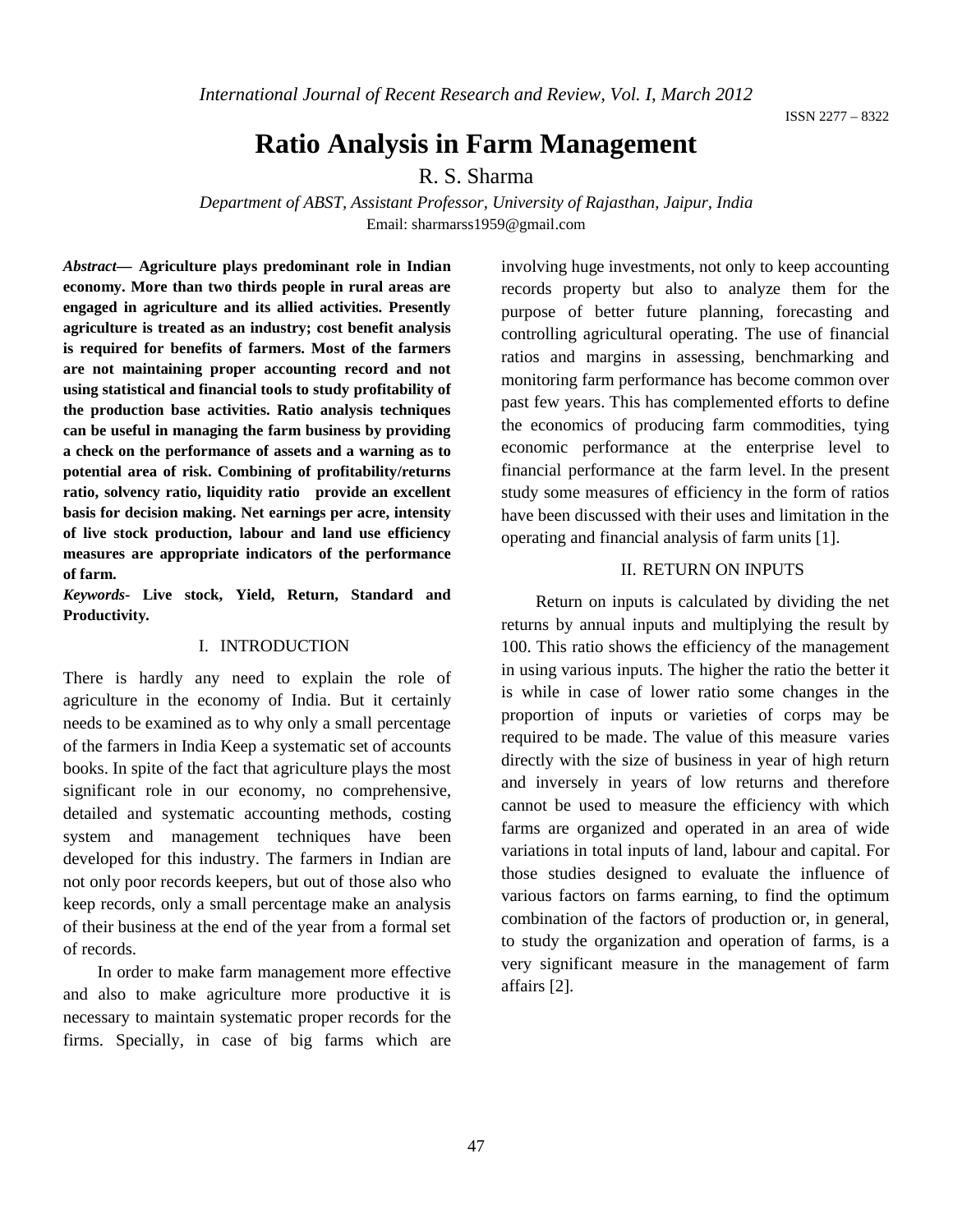#### III. RETURN ON INVESTMENTS

This ratio would establish the relationship between net returns and total investment in agriculture. It will show the over-all efficiency of the farm as unit. It may be calculated by dividing net returns by total investment. It is best used in areas in which the capital input is large relative to the value of the operator's labour and in which the farms are large enough to provide full employment for the farmer and his family. It evaluates the farm with respect to the proper combination have been combined nearer to optimum proportions, and the returns per unit of input is fairly high.

## *A. Value of Production (VOP)*

 $VOP = \text{Farm Cash Receipts } + ( \text{Change in Value of})$ Product Inventory + Change in Value of Accounts Receivable) - Livestock Purchases This amount represents the accrued value of commodities produced during the year.

# *B. Gross Margin (GM)*

#### GM= NFI - Depreciation

This margin represents the excess of revenue over the cost of goods sold. Gross margin indicates funds available to cover unallocated fixed costs, returns to unpaid operator & family labour, and returns to owner's / share holder's equity [3].

# *C. Cash Operating Margin (COM)*

COM= (VOP - Production Inventory Change - Accounts Receivable Change) - (Direct Costs - Supplies Inventory Change - Accounts Payable (Change) - (Capital Costs - Depreciation)

The Cash Operating Margin essentially "unaccrues" the farm income statement. It represents the cash available to cover principal payments; net cash capital acquisitions; and family living withdrawals.

#### *D. Return on Farm Assets (RFA)*

 $RFA = (NFI + Interest\,)$  Expense - Unpaid Operator  $\&$ Family Labour/Total Farm Assets RFA= Return to Assets/Total Farm Assets

This ratio represents the total income generated from the farm divided by the total assets employed to generate this income. Unpaid family labour is subtracted as it represents a non-cash expense. This adjustment helps to compare farms which pay family wages to those that do not.

#### *E. Return on Farm Equity (RFE)*

 $RFE = (NFI - Unpaid Operator & Family Laboratory/Total$ Farm Equity

 $RFE = (Return to Farm Equity)/(Total Farm Equity)$ This ratio represents the income generated from the owner's investment in the farm business.

#### *F. Operating Profit Margin Ratio (OPMR)*

 $OMPR = (NFI + Interest$  Expense - Unpaid Operator & Family Labour/VOP

OPMR = Return to Farm Equity/Value of Production

A low profit margin can be compensated for with a higher asset turnover. Thus this ratio must be viewed in the context of the capital turnover [4].

*G. Net Farm Income less Net Government Transfers*

It is equal to NFI - (Government Program Receipts - Government Program Premiums)

This ratio is a measure of a farm's dependence on government transfers for income. As the level of government support continues to drop, this ratio will become less significant.

# IV. NET EARNINGS PER ACRE

Net earnings per acre may be calculated by dividing the net returns by the total acres in the farms. It is a figure which reflects the productivity of the farm business and is not a measure of farm business and is not a measure of farm efficiency unless the farm in question is compared with other farms similar in size, organization, and quality of land.

Net earnings per acre may be used to compare the returns for a group of farms over a period of years and may be used to calculate the earning value of the land. It is not influenced valuation of land. However, it cannot be used to measure the efficiency of farm organizations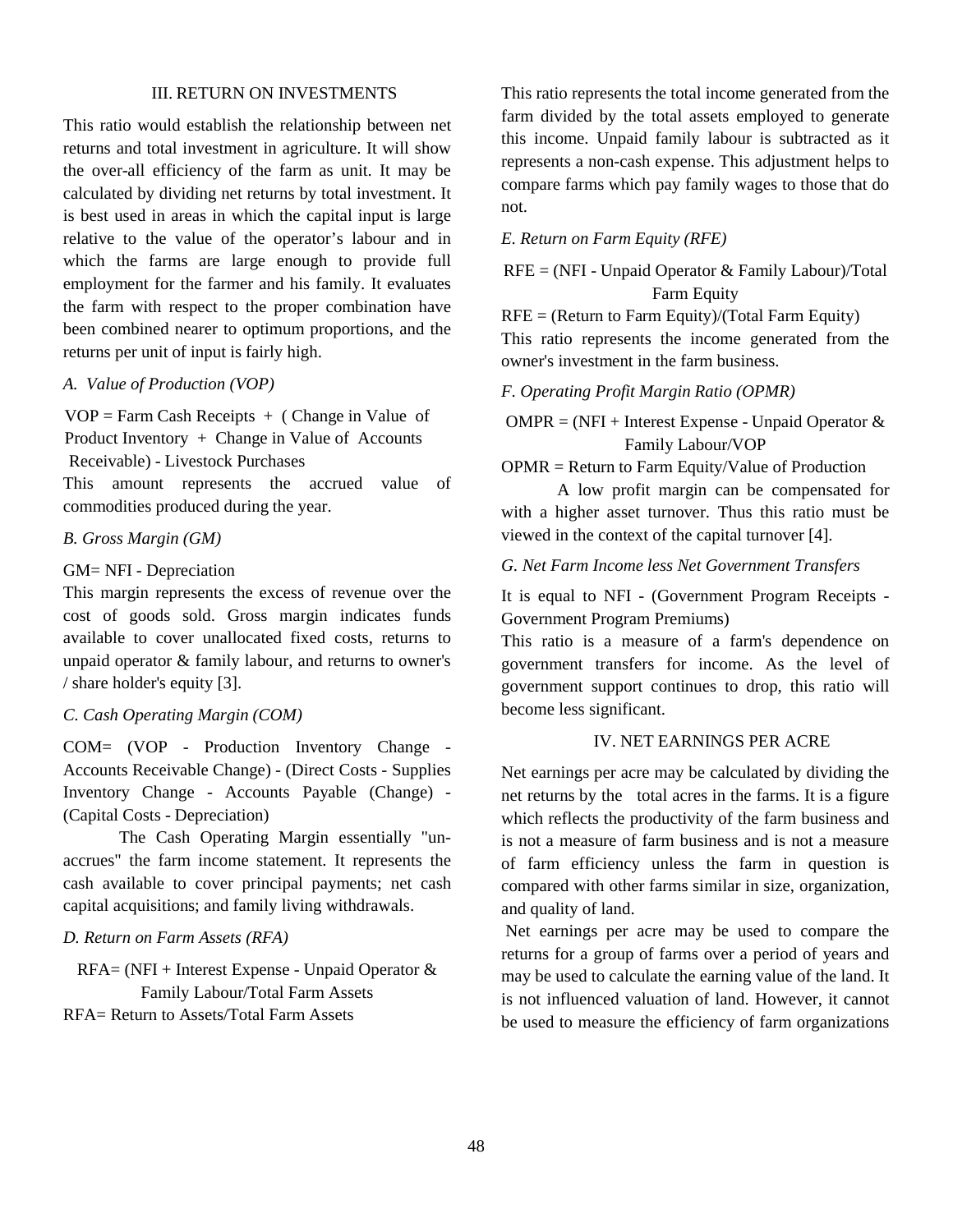if there are variations between farms in the productive capacity of the land.

# V. MEASURES OF LIVE-STOCK PRODUCTION

Livestock production may be measured relative to feed inputs to indicate variations in livestock efficiency. Such input-output ration can be used, in analyzing the record of an individual farm, to discover reasons for success or failure, and also to establish standards which may be used in farm planning and research involving the budget approach. The following are some useful measures: (1) Returns per Rs. 100 of feed fed to each class of live-stock. (ii) Kgs. Of feed per unit of product (iii) Livestock efficiency index (iv) Return per hen, per cow etc. (based on the returns per Rs. 100 of feed fed to each class of livestock)

Returns per Rs. 100 of feed fed is a measure which shows that total returns for a farm unit as a ratio to one of the most important item of input. It is better measure for classes of live stock requiring a large percentage of the total inputs in the form of feed than for those inputs in the form of feed than for those requiring relatively large inputs of labour and other forms of capital. Measures I influenced not only by the rate at which feed is converted into livestock products but by the cost of the feed and the price received for the livestock. A livestock efficiency index, based on the returns per Rs. 100 of feed fed to each class of livestock may be calculated to represent the combined efficiency-of all the live stock enterprises.

# VI. INTENSITY OF LIVESTOCK PRODUCTION

The intensity of livestock production may be evaluated by the following measures (i) animal units per acre, (ii) value of feed fed per acre and (iii) percentage of the value of feed fed in of the total value of crop production. All of these measures are in terms of inputs and are not directly influenced by the efficiency of the livestock. The number of animal units per acre is a good measure for showing the combined intensity of all live stock enterprises. The value of feed fed per acre is an average which is correlated with the productivity of the farm in such way is to render its use unsatisfactory for many comparisons. If the farms are sorted by type of farming, crop yields and value of feed fed per acre will vary directly with each other as high yields make more feed available.

# VII. MEASURES OF CROP PRODUCTION

The level of crop production may be rated by such measures as:

- a) yield pet acre for important crops;
- b) Crop yield index which may be calculated to measure the levels of yields secured from all. Important crops;
- c) acres of pasture per animal unit;
- d) Value of crops produced per acre.

# However,

- Yield comparisons should be made only with farms having soils of similar quality. The crop yield index has the advantage of combining yield expressed in different units, such as kgs., tons etc.
- The productivity of pasture land is hard to measure accurately but may be expressed as animal units carried per acre. The value of crops produced per acre measured not only the yield level of crops but also the proportion of the land in - high value crops.

# *A. Labour Efficiency Measures*

Labour efficiency may be measured by

- labour cost per crop acre,
- labour input index and (the amount of work accomplished by each man).

# *B. Land Use Efficiency*

The quality of the land is an important consideration in determining its best use. The quality is best measured by soil rating index, if one is available. The land use is indicated by such measures as percentage of tillable land in hay and pasture, percentage in cultivated crops, percentage in high profits crops. A crop system rating index may be calculated if values are assigned to represent the relative profitableness of all the crops grown in an area.